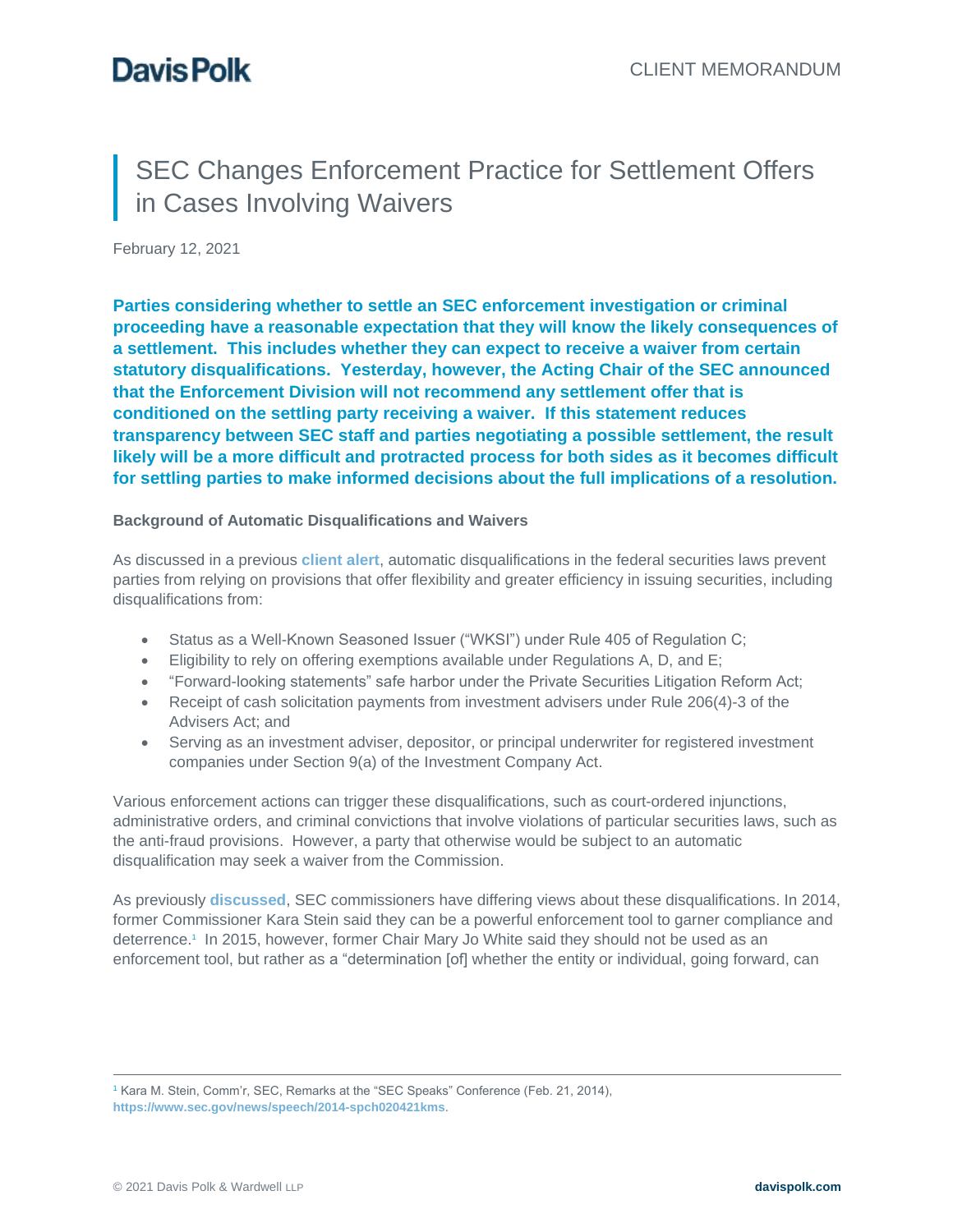### **Davis Polk**

engage responsibly and lawfully in the activity at issue in the particular disqualification."<sup>2</sup> Also in 2015, former Commissioner Dan Gallagher stated that settlements should "bring finality" and "involve a meeting of the minds on all aspects of the resolution," including waivers, particularly if the Commission considers disqualifications to be sanctions.<sup>3</sup>

More recently, and as discussed in a previous **[client alert](https://www.davispolk.com/sites/default/files/2019-07-18-chairman-jay-clayton-announces-change-in-sec-waiver-process.pdf)**, former Chairman Jay Clayton initiated a new waiver approval process in July 2019, in an effort to bring more transparency to the settlement negotiation and waiver request processes. Under this approach, the Commission considered settlement offers and waiver requests together as a package. Former Chairman Clayton stated that this approach "honor[ed] substance over form" and decreased complexity in the negotiation process overall.<sup>4</sup>

#### **Recent Statement**

On February 11, Acting Chair Allison Herren Lee announced that the Division of Enforcement will not recommend settlement offers that are conditioned on the granting of waivers. <sup>5</sup> Acting Chair Lee stated that the Commission will revert to a "long-standing practice" of separately considering settlement negotiations and waiver requests, thus "reinforc[ing] the critical separation" between the two processes. Acting Chair Lee further suggested that connecting the settlement negotiation and waiver request processes could result in "structural conflicts or pressures" within the SEC. She also said that instead of being seen as a "bargaining chip" or "obstacle" during settlement negotiations, consideration of waivers must be "forward looking" and focused on the protection of investors, markets, and market participants.

#### **Practical Impact**

Transparency is fundamental to a fair settlement process. Parties deciding whether to settle an enforcement investigation have a reasonable expectation that they will know the likely consequences of a potential settlement. Much of the debate over the waiver process has focused on the degree of transparency that SEC staff will give to parties about the likely outcome of a waiver application, while being clear that the decision whether to grant a waiver rests within the authority of the voting Commissioners. If the recent statement reduces transparency between SEC enforcement staff and parties negotiating a possible settlement, the result likely will be a more difficult and protracted process for both sides as it becomes difficult for settling parties to make informed decisions about the full implications of a resolution.

 $\overline{a}$ 

<sup>&</sup>lt;sup>2</sup> Mary Jo White, Chair, SEC, Remarks at the Corporate Counsel Institute, Georgetown University: Understanding Disqualifications, Exemptions, and Waivers Under the Federal Securities Laws (Mar. 12, 2015), **[https://www.sec.gov/news/speech/031215-spch](https://www.sec.gov/news/speech/031215-spch-cmjw.html)[cmjw.html](https://www.sec.gov/news/speech/031215-spch-cmjw.html)**.

<sup>&</sup>lt;sup>3</sup> Daniel M. Gallagher, Comm'r, SEC, Remarks at the 37th Annual Conference on Securities Regulation and Business Law: Why is the SEC Wavering on Waivers? (Feb. 13, 2015), **<https://www.sec.gov/news/speech/021315-spc-cdmg.html>**.

<sup>4</sup> Jay Clayton, Chairman, SEC, Statement Regarding Offers of Settlement (July 3, 2019), **[https://www.sec.gov/news/public](https://www.sec.gov/news/public-statement/clayton-statement-regarding-offers-settlement)[statement/clayton-statement-regarding-offers-settlement](https://www.sec.gov/news/public-statement/clayton-statement-regarding-offers-settlement)**.

<sup>5</sup> Allison Herren Lee, Acting Chair, SEC, Statement of Acting Chair Allison Herren Lee on Contingent Settlement Offers (Feb. 11, 2021), **<https://www.sec.gov/news/public-statement/lee-statement-contingent-settlement-offers-021121>**.